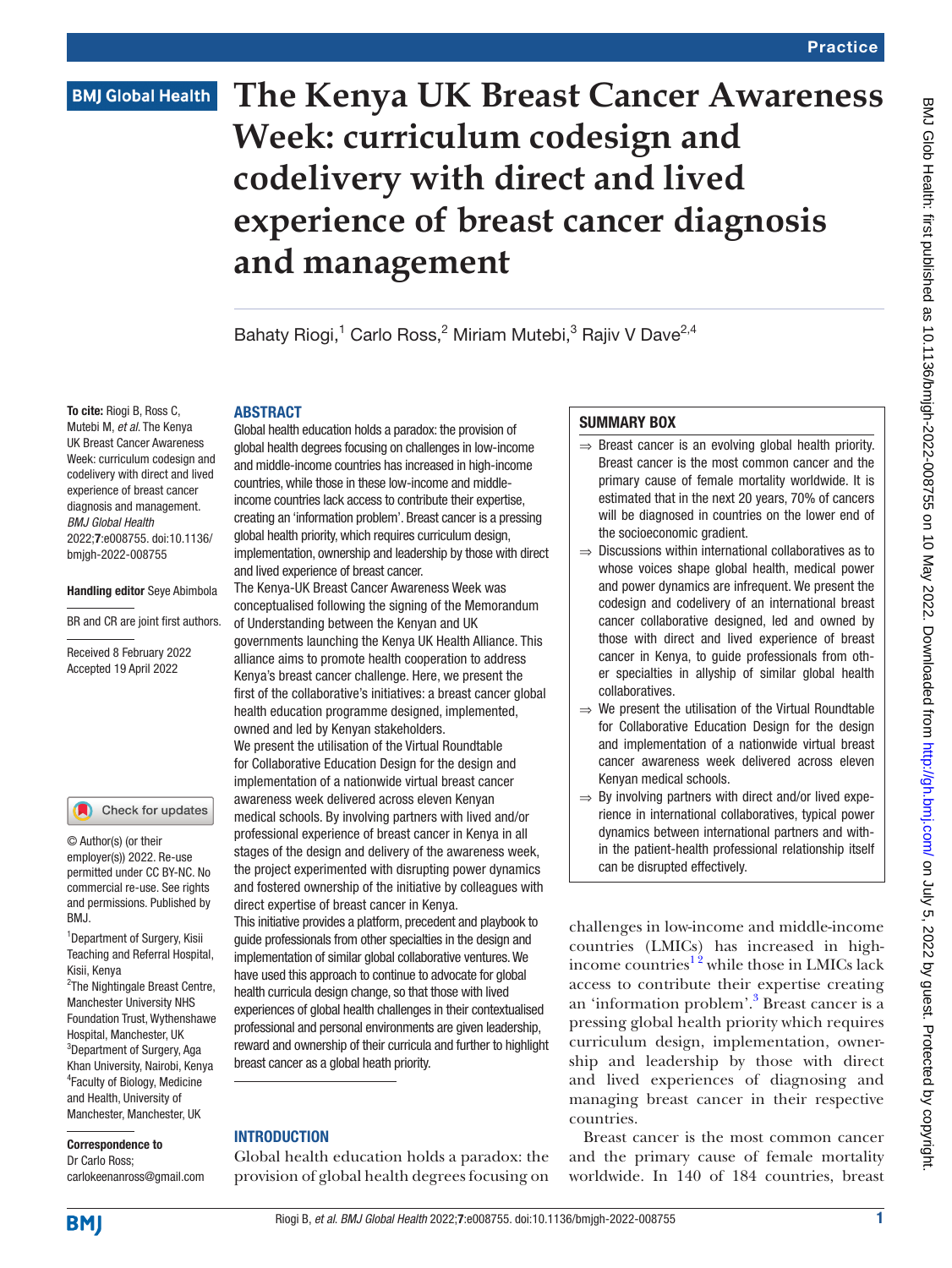cancer is the most commonly diagnosed cancer.<sup>[4](#page-7-2)</sup> In 2020, 2.3million women were diagnosed with breast cancer and 685000 deaths were recorded globally.<sup>5</sup> It is estimated that in the next 20 years, 70% of cancers will be diagnosed in countries on the lower end of the socioeconomic gradient.<sup>6</sup> Globally, breast cancer survival rates differ substantially across this gradient, with an estimated 5-year survival of 80% in those highest, to under  $40\%$  in those lowest along the gradient.<sup>78</sup> It is imperative that equitable, efficient, effective and responsive global health curricula are developed, designed and delivered by those with lived experience of tackling breast cancer.

In Kenya, breast cancer is the most common malignancy accounting for 23% of all cases of female cancers (34 per 100 000).[9](#page-7-6) Furthermore, in Kenya, breast cancer is the primary cause of cancer-related morbidity and mortality in women. $10-12$  The annual incidence of breast cancer in Kenya is predicated to rise to 7396 (66% increase) with an annual mortality of 3258 people by  $2025$ .<sup>13 14</sup> The majority of women present with late stage or locally advanced disease (stage 3 or 4) with only 6.2% presenting within 1 month of their symptoms.<sup>15</sup> This is evidenced across the Kenyan healthcare system which is a mix of public and private provision.<sup>12'16</sup> Proposed theories for delayed presentation include painless symptoms and medical reassurance of benign nature of symptoms, however, there is a paucity of data regarding breast cancer education for medical students, professionals and the public.<sup>9</sup> <sup>15 17</sup>

In Kenya, the breast cancer curriculum is delivered to undergraduate and postgraduate students as part of their training. The basics of breast anatomy, physiology and pathology are taught in the 'preclinical years' of medical school (first and second year) while the clinical application of this knowledge is taught during the clinical rotations (third to sixth year). Doctors in specialist training programmes such as surgery, radiology, oncology and pathology will have exposure to a curriculum which includes management of breast disease. The curriculum is delivered by clinicians in these respective disciplines who have not necessarily received subspecialist breast diseases training. At the time of writing this article, there are no specialist training programmes in breast surgery, breast radiology or breast pathology in Kenya as is available in other countries such as the UK, resulting in trainees having to seek this sub-specialist training outside of Kenya. As breast cancer is one of the most common malignancies in Kenya, an in-depth training and understanding of the management of this condition is crucial to the delivery of effective, efficient, equitable and responsive breast cancer care.

## DISRUPTING TYPICAL POWER DYNAMICS

The Kenya-UK Breast Cancer Awareness Week (KUKBCAW) was conceptualised following the signing of the Memorandum of Understanding between the Kenyan and UK governments, launching the Kenya UK Health

Alliance (KUKHA). The KUKBCAW aims to promote health cooperation to address Kenya's breast cancer challenge and champions the ownership of strategic direction by Kenyan institutions with regard to health initiatives in the country while first recognising, and second aiming to offset, typical power dynamics present in the creation of global health curricula.<sup>18</sup>

Here, we present the first KUKBCAW; a programme designed, implemented, owned and led by stakeholders with direct and lived experience of breast cancer in Kenya. We use the term 'direct and lived experience' as a broad umbrella term for collaborators with professional (physicians, nurses, public health officials) and/or personal experience (patients and survivors with current or previous exposure to breast cancer or other cancer services in Kenya) of the Kenyan health system.

Discussions within international collaborations as to what constitutes medical power and power dynamics are infrequent<sup>19</sup> with theories posited for the presence of these power dynamics including the existence of four major types of power 'capital'<sup>20 21</sup>: (1) cultural capital, which includes non-academic factors bolstering power such as academic credentials and style of speech, (2) social capital—social networks and connections, (3) financial capital and (4) symbolic capital, understood as legitimacy.<sup>20–23</sup> Many struggles in global health international collaborations centre around which party is right about what intervention to use to improve population health. In these struggles, global health actors within partnerships often draw on these four forms of capital to advance their ideas thus perpetuating power dynamics, the information problem and an ineffective use of knowledge[.3 20 24](#page-7-1) These power dynamics present in international collaborations are also inherently present in the physician–doctor relationship.[25 26](#page-7-14) We, thus, present the codesign and codelivery of the KUKBCAW by those with direct and lived experience of breast cancer diagnosis and management in Kenya to guide professionals from other specialties in allyship in the design and implementation of similar global collaborative ventures, to highlight breast cancer as a global health priority and to advocate and highlight this methodology as a means to disrupt dynamics between international partners and within the patient-health professional context itself.

We present the utilisation of the 'Virtual Roundtable for Collaborative Education Design' (ViRCoED) model developed by Sbaiti *et*  $a^{27}$  as a methodology for designing and implementing a nationwide virtual breast cancer 'awareness week' delivered across eleven Kenyan medical schools which championed those with direct and lived experience of breast cancer in Kenya in order to disrupt typical power dynamics and extend ownership beyond traditional faculty curricula creators.

The primary aim of this collaborative was to: (1) provide a high-quality breast cancer education and awareness to students (undergraduate and postgraduate) and doctors in Kenya, where the contents and processes of the 'awareness week' were designed, implemented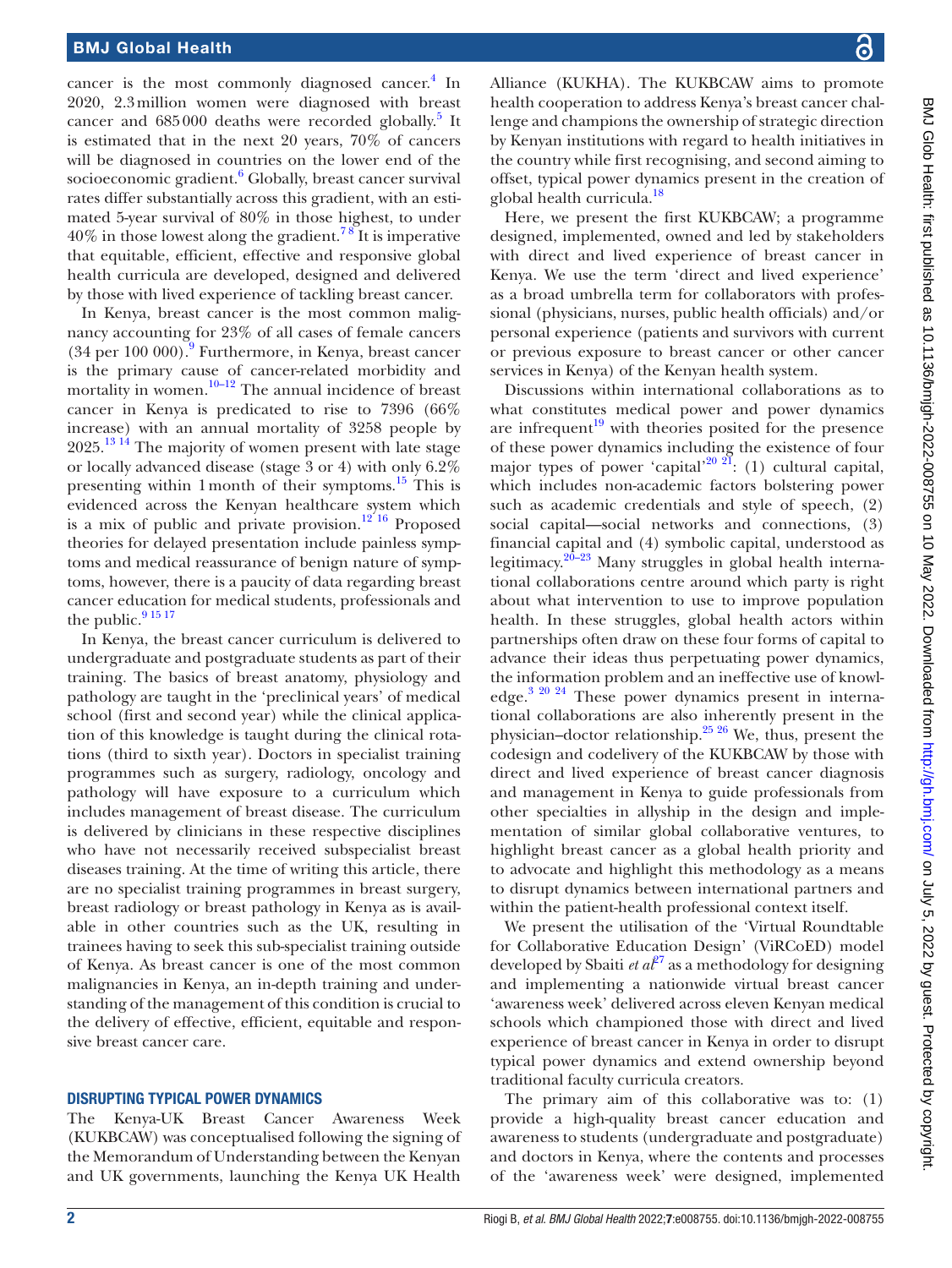and led by Kenyan stakeholders (clinicians, epidemiologists, key opinion leaders (KOL; an individual who is recognised by Kenyan stakeholders as an expert medical and/or surgical and/or public/global health experience in cancer management in Kenya and sub-Saharan Africa), civil society organisations (CSOs)) using the ViRCoED model; (2) provide a platform for patient and public awareness to discuss and dispel myths and misconceptions of breast cancer in Kenya, designed and delivered by Kenyan stakeholders using this same model; (3) demonstrate feasibility of online platforms for delivery of sustainable global health curricula and (4) develop international relationships between stakeholders in Kenya and the UK, to facilitate a lasting collaboration in capacity building through training, education and bilateral peer-to-peer knowledge transfer, disrupting historic unbalanced power dynamics.

We present our experiences to act as a template and guide other professionals from other specialties in the design and implementation of global health education initiatives and as a methodology to disrupt typical power dynamics. Further, we present these findings to improve awareness of breast cancer as a global health priority by engaging professionals in the UK, sub-Saharan African and internationally.

## VIRTUAL ROUNDTABLE FOR COLLABORATIVE EDUCATION **DESIGN**

The ViRCoED model was first developed to adapt the Global Health BSc curriculum at Imperial College London to incorporate the lived experiences of the Syrian conflict.<sup>27</sup> The ViRCoED model, which builds on experiential learning,  $28\frac{29}{2}$  was formed on the principle of 'subsidiary', where decisions about helping others to reach a common good should practically and ethically be organised at the most local level and only deferred distally if necessary.<sup>24</sup> As outlined by Sbaiti *et al*, the ViRCoED model seeks to provide a platform for global health educators to involve stakeholders who should eventually become leaders of the programme itself. $27$ 

We used the ViRCoED model for the design and implementation of the KUKBCA first Breast Cancer Education Week. Kenyan clinicians (oncologists, pathologists, radiologists, surgeons and nurses), public health epidemiologists, individuals from the Kenya National Cancer Prevention Programme, KOLs, CSOs, technicians (data scientists) and cancer support charities with patient survivors were invited to participate in the ViRCoED process. As this was a collaborative endeavour between Kenya and the UK, stakeholders within the UK system were also invited, including but not limited to, clinicians (oncologists, pathologists, radiologists, surgeons and nurses), public health researchers and academics. Key to this process was the inclusion of those with direct and lived-experience of breast cancer in Kenya and have demonstrated an engagement and understanding of global health, including British-Kenyan diaspora,

UK-fellowship-trained Kenyan surgeons, UK faculty with experience working in LMICs, members of the 'International Forum' of the UK Association of Breast Surgery, The College of Surgeons of East, Central and Southern African, the Kenya Association of Breast Surgeons under the Surgical Society of Kenya and breast cancer patients and survivors.

Through the ViRCoED model, the curriculum development focused on the clinical need in Kenya and emphasised on local data and local situation as opposed to the business-as-usual curriculum that has a lot of borrowed concepts and concentrates on the ideals which may be impractical. The education design allowed curriculum themes to be developed and shaped by those with lived experience specific to breast care, rather than general university or institutional faculty. The incorporation of the patient and public session was unique too as this enabled the students (both undergraduate and postgraduate) to understand the experience of the survivors in breast care journey and how national policy impacts on breast services. The design was able to address vast areas that span across science, social, public awareness and research, enabling the student to directly apply these aspects in breast care and appreciate how they build on each other, rather than learning them in isolation. Through the joint faculty from Kenya and the UK the delivery of the content saw a discussion that explored the current situation in Kenya and how best to work with the available resources to improve on breast cancer services.

To disrupt typical power imbalances between international collaborators, the ViRCoED roundtable was chaired by the co-leads of the KUKBCAW, RVD and BR, but Kenyan stakeholders were leaders of the discussion, with the ultimate direction and decision of the breast cancer awareness week format being theirs. The role of the UK and international faculty was to act as allies, championing the direction and ownership by those with direct and lived experiences of breast cancer in Kenya, thus aiming to reciprocate these typical power capitals seen in international collaborations. Harnessing the contribution of Kenyan diaspora as the international colead (author RVD) was important. In Tropical Health and Education Trust's (THET) report 'Experts In Our Midst', it was recognised that these individuals "have a marked ability to work within a system with unfamiliar power dynamics and cultivate a deep appreciation for the value of new ideas through a profound understanding of other health systems".<sup>30</sup> The inclusion of patients and survivors of breast cancer in Kenya, through Kenyan cancer support charities, was fundamental to the success of this collaboration and in further disrupting power dynamics at the physician–doctor level. $\frac{19}{19}$  Patients and survivors highlighted the information needs of the community/ those affected by breast cancer in Kenya and how to use the knowledge of those with direct and lived experiences could be used most efficiently and effectively. Inviting patient advocate groups to the ViRCoED roundtable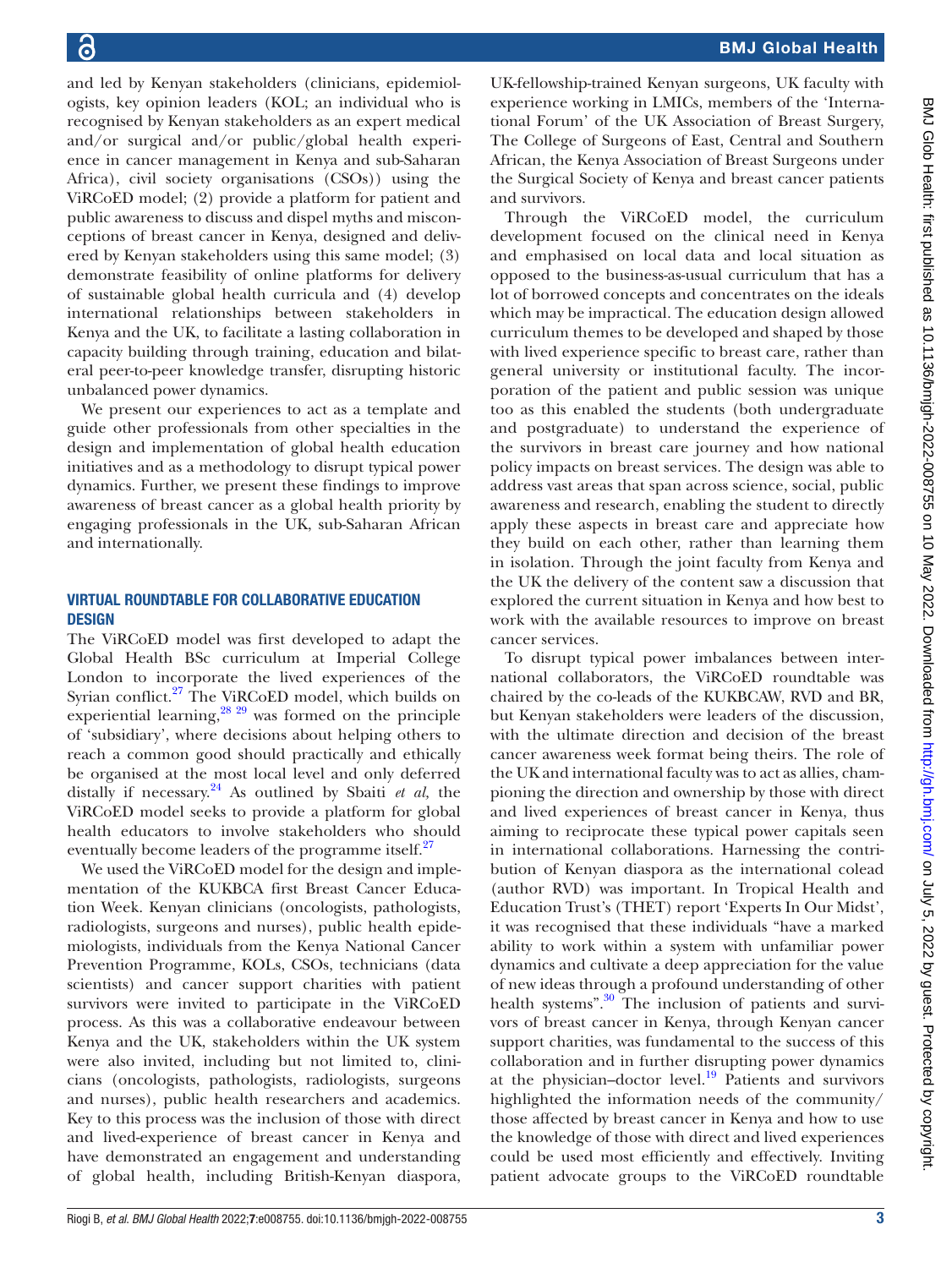ensured the collaboration truly served those it sought to become allies of.

The ViRCoED model was complemented by framing the 'Breast Cancer Awareness Week' as a health system innovation; this provided a toolkit to ensure integration, adoption, assimilation and sustainability of this education week[.31](#page-7-19) By this, we mean the authors used Atun *et al* framework during the ViRCoED roundtable, discussing clearly the 'problem' our awareness week sought to address (breast cancer awareness and education), our 'intervention'(the KUKBCAW), the 'adoption system' (Kenyan institutions) that would incorporate the intervention and finally, the contextual factors (ecological, technological and sociocultural) influencing the KUKBCA $W^{31}$  in order to achieve the outcomes of increased awareness among future health professionals and the population and ownership and leadership by those with direct and lived experience of breast cancer in Kenya.

We conducted two ViRCoED roundtable discussions (3hours each) with a total of 49 collaborators involved. The founders of the KUKBCAW, specifically the Kenyan stakeholders, introduced the concept of the model and the proposed programme outline. Discussions were then led by Kenyan stakeholders who encouraged all partners to engage regarding the scope, aims, design and delivery of the programme. Three primary objectives were outlined in the first ViRCoED roundtable:

- 1. Define the learning outcomes and course content of the breast cancer education week.
- 2. Design learning activities which both meet the learning outcomes and are appropriate to the participants.
- 3. Determine an appropriate medium through which the education week could be delivered.

#### KENYA UK BREAST CANCER ALLIANCE EDUCATION WEEK

Through the roundtables, the first KUKBCAW was formulated. This was delivered by those attending the

ViRCoED and the aforementioned stakeholders over an online webinar platform (Zoom) and used a support webpage and community engagement platform; the THET online platform 'Pulse'. The Pulse platform aims to enable sharing of learning, project development and furthering a sense of community among health partnerships and volunteers. We used this platform, creating a KUKBCAW page to post links to engage with the education week virtually and further as an interactive page for students and healthcare professionals to interact with counterparts in the UK and internationally. As this was a Kenyan and UK collaborative, each day was chaired by a Kenyan and UK representative, with each individual session within the seminars also having equal representation to ensure appropriate scope and perspective. An overview of the week can be seen in [figure](#page-3-0) 1.

The programme was categorised into three broad components: 'undergraduate', 'postgraduate' and 'other'. The undergraduate components consisted of three 2-hour seminars; 'Breast Cancer: The Basics' covering anatomy, physiology, pathology, risk factors and screening for breast disease; 'Breast Cancer: Diagnosis' focusing on the triple assessment, staging of breast cancer and the role of the multidisciplinary team (MDT); and 'Breast Cancer: Treatment' with separate lectures on surgical, radiological, and oncological management of breast cancer. There were three 2-hour postgraduate sessions delivered and moderated equally by Kenyan and UK clinicians, surgeons and oncologists entitled 'The modern-day management of the axilla', 'Breast conservation vs mastectomy' and 'Adjuvant treatment of breast cancer'. Finally, the 'Other' components consisted of an 'International health policy session', a 'Patient and public awareness session', 'Breast cancer nursing session' and an 'International research session'. The 'International health policy session' was delivered by the Head of the National Cancer Control, Ministry of Health Kenya, and



<span id="page-3-0"></span>Kenya-UK Health Alliance 1<sup>st</sup> Breast Cancer Awareness Week 4<sup>th</sup> October 2021

Figure 1 Overview of KUKBCA breast cancer awareness week. KUKBCA, Kenya-UK Breast Cancer Awareness.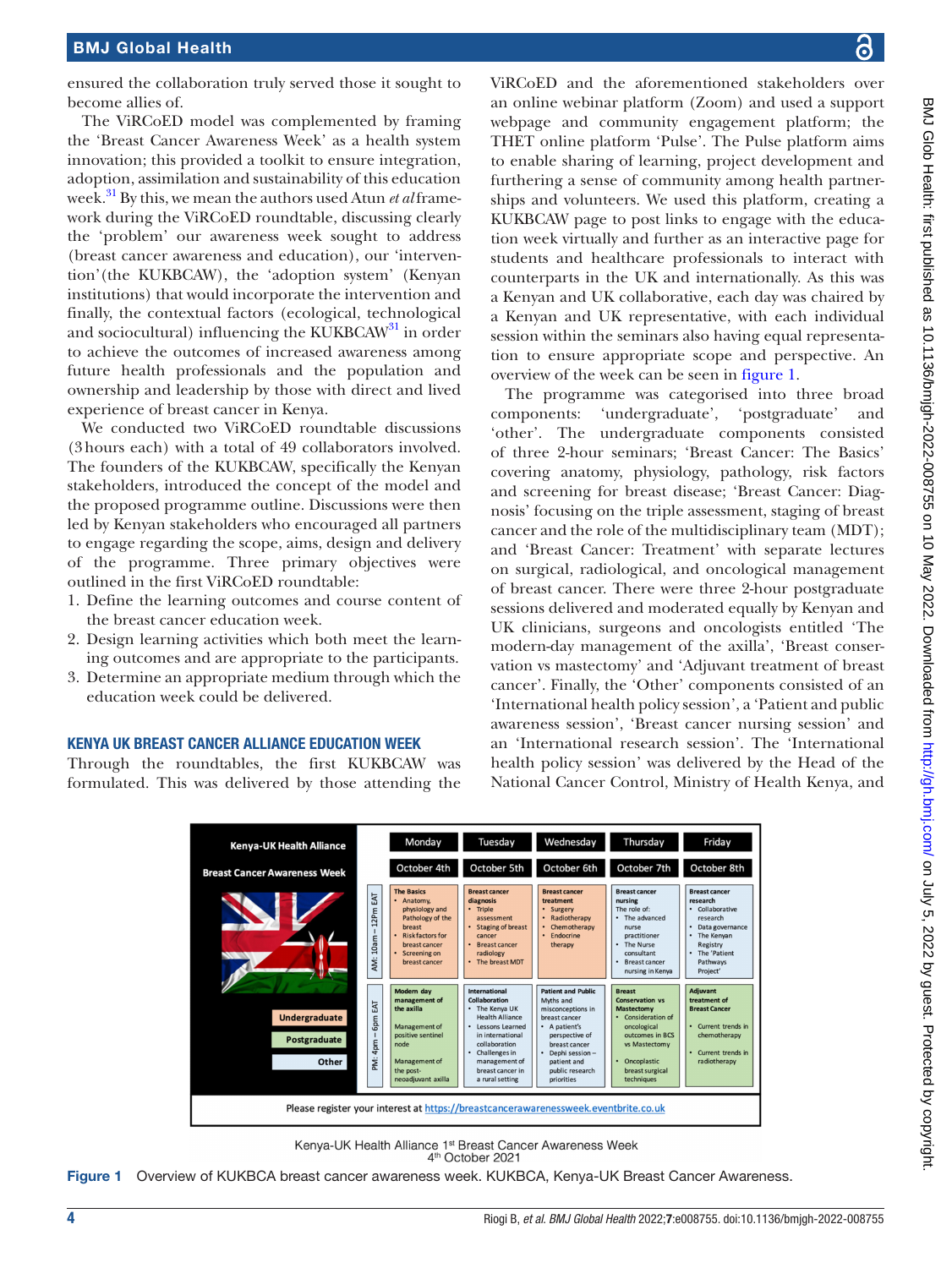featured the release and discussion of Kenya's 'Breast Cancer Control Action Plan'. The 'Patient and public awareness session' was led by breast cancer patients and survivors from Kenya (via the Kenyan cancer support networks 'Faraja Cancer Support' and 'Martha Cancer Survivors Support Centre') and the UK. This event was livestreamed on social media to broaden access. The 'Breast cancer nursing' session explored the role of the breast cancer nurse in the UK and how this can be applied to the Kenyan setting and finally, the 'International Research' session discussed the principles and practice of international collaborative research.

# REFLECTIONS ON THE CONTENT, DELIVERY AND PARTICIPANT **FEEDBACK**

The virtual nature of the course enabled a real-time fieldwork diary documenting the questions and themes explored by the participants to be captured. During the awareness week delivery, one author (CR) acted primarily as the course coordinator, enabling the documentation of this diary. This documentation was complemented by formal feedback questionnaires for each session. Using these two sources, the data were analysed to identify recurrent thematic themes which we present below as questions raised or comments made, during the programme.

### Undergraduate sessions

The three undergraduate sessions experienced high levels of turn out and engagement. We present three questions posed by the undergraduate students during these sessions to demonstrate key take home messages: (1) the enabling environment this education collaborative creates for the exchange of ideas and cultures; (2) the ability of the collaborative awareness week to promote future collaboration and (3) the ability to create an international research platform led by country stakeholders, advocates and future leaders.

In the first undergraduate sessions, students asked 'How does a one-stop clinic/triple assessment work in the UK and how does this translate to Kenya?' A recurring theme during this session was active exploration by the Kenyan medical students of the breast cancer diagnostic pathway in the UK and treatment practices and policies, and exploration as to how these could be translated into the Kenyan setting. In the formal feedback gathered from the medical students, the ability to explore global practices and policies was highlighted as a major strength. Medical students unanimously described the online platform as a positive tool that could be used to pose question and put forth ideas before, during and after the individual teaching sessions that could then be responded to in real-time by the collaborators. The students noted that this relationship out with the traditional teaching relationship strengthened the opportunities to learn and be involved in active breast cancer advocacy. As the session chairs and facilitators were composed of both Kenyan

and UK stakeholders, discussions of the differing models of breast cancer detection and screening between Kenya and the UK was enabled. This interlearning allowed UK faculty to explore differences in clinical guidelines such as the use of clinical-breast examination within screening in Kenya as part of National Cancer Control and Prevention guidelines. The participants challenged the faculty with exploring the enablers and barriers of effective breast cancer care in Kenya. In particular, UK faculty noted the significance of shared learning in their discussions with participants and the Kenyan facilitators with regard to pragmatism in translation of practice within differing health systems, and in the implementation of international research collaboratives.

In the second undergraduate session, participants were particularly engaged following the discussion of the MDT process. The participants asked, 'is the MDT open to everyone?' and 'how can we collaborate to set up an MDT between Kenya and the UK?'. The practices, principles and organisation within Kenyan MDTs was delivered by a Kenyan consultant breast surgeon. This set the scene for discussion of the so called 'tele-MDT' and how future MDT meetings could witness international collaboration, with in built peer-to-peer learning. It was clear to the facilitators that this collaborative awareness week was creating a virtuous cycle of consideration by the participants of further collaborative innovations. The undergraduate sessions displayed a key hunger for action and collaboration which is summed up clearly in a participant's comment, 'how can medical students be involved as advocates/help with the breast cancer problem in Kenya?' The inspiring drive demonstrated by the Kenyan medical students was encouraged to be channelled on the online Pulse platform for signposting to opportunities to engage in breast cancer research, specifically the KUKHA international collaborative pilot study which will study the breast cancer diagnostic pathways in Kenya commencing in late 2022. By using the online platform, the students were able to collaborate within a research context to such a degree that the KUKHA international breast cancer pathways study has formed bases at three hospitals in Kenya; Kisii Teaching and Referral Hospital in Kisii, Kenyatta University Teaching, Referral and Research Hospital in Nairobi and Coast General Hospital in Mombasa. Using an online platform as an adjunct to the awareness week was a key strength for shared learning beyond the awareness week, relationship strengthening and sustainability of the collaborative.

#### Postgraduate sessions

The equally successful postgraduate sessions adopted a different approach, and aimed to focus on a specific topical aspect of breast cancer management which facilitated deeper exploration of practice, policies and evidence-based guidelines. A key strength of these sessions as identified by the Kenyan audience, was the ability to explore current evidence-based practice and guidelines and compare these with current Kenyan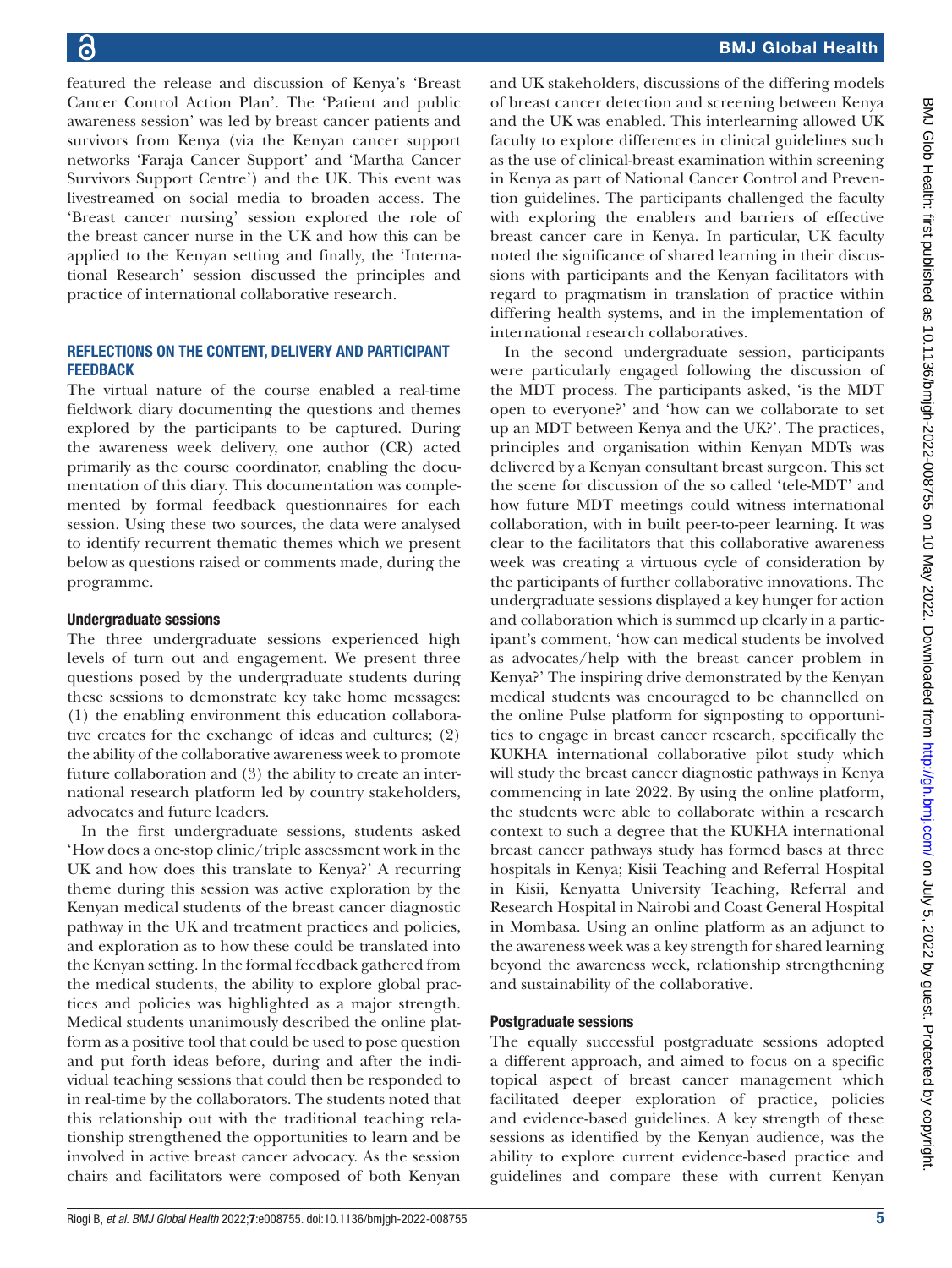## BMJ Global Health

practice as described by Kenyan stakeholders. In the ViRCoED-modelled discussions, the benefit of discussing UK evidence-based practice was questioned by a member of the UK faculty, in fear this this might not be practical or beneficial for the Kenyan audience. This concern was dismissed by members of the Kenyan faculty - an exemplar of the vital importance of the collaborative roundtable. This is important to highlight, due to the concern of many collaborative global education programmes regarding the suitability of discussing technologies and processes not available or feasible in resource-constrained settings. It is reflective of the fact that heterogeneity exists within all health systems and that it is important to know international best practice and contextualise to one's environment. Importantly, facilitator-led discussion must also centre to what is possible and safe for patients given the context, and a faculty must be built that can deliver this pragmatism. This learning was bidirectional, with the UK faculty discovering the barriers to application of international guidelines in real-world practice in LMICs, and increasing awareness of the global health challenge of breast cancer. Similarly, to the undergraduate sessions, each postgraduate session ended in unprompted discussion of the need for future collaborative research.

#### Patient and public awareness session

The patient and public awareness session was available to all members of the public and was livestreamed on Facebook and contributing NGO websites. This comprised a 'lay' breast cancer education talk given by both a Kenyan clinician and a UK clinician firmly invested in the understanding of global breast cancer practice. This summarised the themes of the three undergraduate sessions and was delivered to ensure that the messages were clear and relatable to the 'patient and public' audience. This was followed by short talks given by five breast cancer survivors from Kenya and one from the UK. As part of the advice by the patients and survivors at the ViRCoED roundtable, it was agreed that this session would be nonstructured to allow for the Kenyan audience to ask any questions they felt appropriate. The ViRCoED engaged NGOs and Kenyan stakeholders involved in addressing the myths and misconceptions of breast cancer in Kenya.

The involvement of patients and patient advocates broke down a perceived barrier and power dynamics between those in the 'clinical-world' and those in the 'general public'. The session commenced with numerous questions asking, 'is breast cancer a death sentence?' Anticipating this misconception from the ViRCoED roundtable, the cancer support charities had volunteered breast cancer survivors at various post-treatment stages—1year, 5 years and 10 years. The patients were able to address this misconception and shared their experiences of their journey. Another prominent misconception raised was 'is breast cancer sexually transmitted?' Several participants highlighted that this belief may lead to women avoiding medical attention and to them subsequently becoming outcasts within the community.

In a specific example, a member of the forum detailed that her husband had abandoned her due to this belief, which had further compounded the financial constraints to seeking breast cancer treatment. This experience was echoed by other women in the forum. The success in dispelling these myths for participants in this session was largely due to the Kenyan survivors' narratives. We suggest that future education collaboratives should look to build on this example and should aim to include patients/survivors to deliver important public health messages. There is a clear need to circumvent misconceptions and encourage access to standard care pathways, which may be driven by an apprehension or mistrust towards medical professionals. This was a powerful addition to the KUKBCAW programme, and by displaying a joint effort, unified the voices of clinicians and patients. Clearly, our collaborative only reached a small minority of the population and we believe this session highlights the need for public health campaign programmes in addressing the breast cancer challenge in Kenya.

#### RESOURCES, SUSTAINABILITY AND TRANSLATABILITY

Due to the extent, scope and complexity, the Breast Cancer Awareness Week required significant human, financial and technical resources. We detail these to inform the sustainability of this endeavour as well as the translation of this format to future collaboratives within global health.

To ensure coordination of the team, smooth running of the ViRCoED model, event registration, set up and execution, this endeavour required dedicated healthcare professionals committed to addressing the global health challenge of breast cancer. Although there were three core members (BR, CR and RD) overseeing the processes above, this was co-led by all collaborating faculty and required a dedicated coordinator (CR) who in this instance was an academic trainee working within the National Health Service/Health Education England academic foundation programme. Due to the 'good-will' of the faculty, minimal financial resources were required and instead were used to enable Kenya medical students' participation, by fully subsidising the internet data costs, as well as funding the technical resources required for the collaborative such as fully licensed zoom accounts and cloud-based data collection systems. Future collaborations should carefully plan resources to ensure sustainability and translatability of any future educational endeavours.

#### REFLECTIONS ON STRATEGY AND APPROACH

We demonstrate the utility of the ViRCoED roundtable for the design and implementation of a collaborative education/awareness-building programme which champions the exchange of ideas and cultures and promotes a virtuous cycle of future collaboration both in an educational and research context. Further, we have evidenced the ability to use an online educational platform which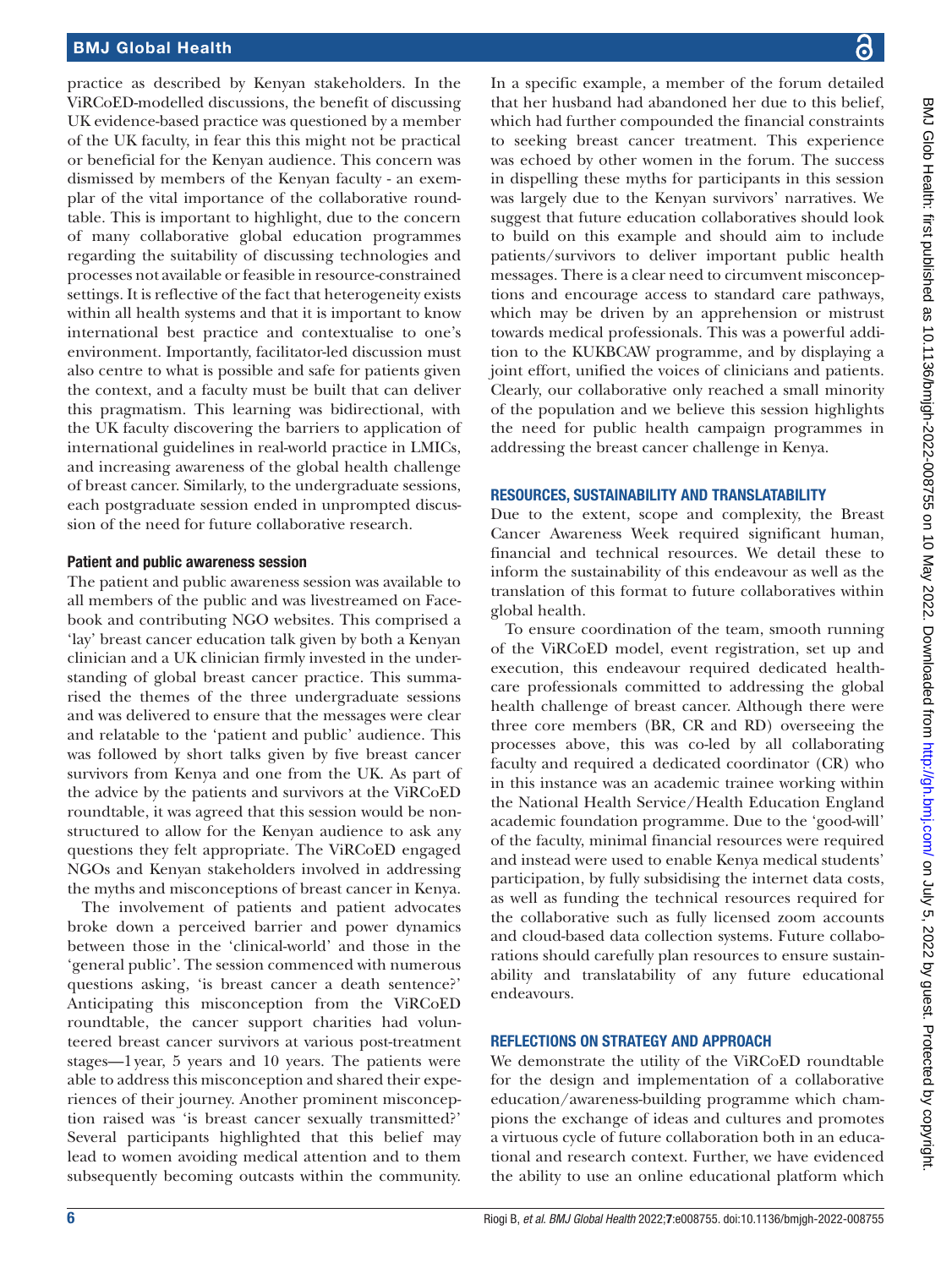engages stakeholders from Kenya and the UK. The programme saw a high turn out with high levels of engagement and reported satisfaction in follow-up surveys.

The ViRCoED roundtable was used to disrupt the typical power imbalances seen in global health curricula design, however, we did not expect to reach 'equal' status for all collaborators.<sup>[32](#page-7-20)</sup> This constitutes a perennial limitation of global health curricula collaboratives and deeply entrenched power capitals. Despite the commitment to collaboration between the Kenyan and UK stakeholders with leadership by the Kenyan stakeholders, this remained challenging. This limitation exists within the collaborative due to the power capitals such as differences in professional and academic prestige, experience of curricula design, experience within a global health context, remuneration and job security and indeed a perception of advanced disease-specific expertise in those practicing in advanced health systems. Thus, these particulars may have contributed to the perpetuation of power imbalances however still yielded a productive 'Awareness week' which was primarily designed, implemented and owned by Kenyans with direct and lived experience of breast cancer. We believe the practice paper highlights that recognition and discussion of power dynamics at the onset of collaborations is vital to dismantling these power dynamics and ensuring an effective and equitable use of knowledge. We also suggest that the demonstration of power equity in the curriculum delivery (not formally investigated in feedback, however) between Kenyan and UK faculty, led to an appreciation of local expertise by those participating in the week.

Technological resources presented a challenge throughout the process. In ViRCoED roundtable, there were technical challenges with regard to reliable internet connections, and the ability to participate given other competing commitments. These were addressed by having more than one ViRCoED roundtable. Further, due to these challenges faced by some, we asked that presentations were prerecorded, in the event that a speaker could not establish reliable internet connection to deliver a live talk. However, no speaker was unable to attend due to technological challenges, and only one could not establish consistent connection which was addressed by sharing the recorded presentation. Technological constraint was also a reason for engaging the THET and using their online platform 'Pulse', which uses a low-bandwidth and is specifically designed to address these constraints in education collaboratives.

Third, prior to the COVID-19 pandemic, this programme was to be in-person and using a virtual delivery as an adjunct. Unfortunately, due to travel restrictions, we had to use a fully virtual means of delivery. The main limitation of this method is the inability to teach and observe clinical examinations reliably and effectively. We were unable to teach breast examination which was seen as a limitation of this programme. However, the delivery of a fully virtual 'Awareness Week' provides evidence for the success of other such virtual programmes, which

enable broader reach and participation with minimal resources and low environmental impact, particularly important within the context of international collaboration. Deliberate in country investment in supporting these platforms will contribute to sustainability of these models. The final limitation was that the KUKBCAW was conducted in English. The official languages of Kenya are English and Swahili. During subsequent international research collaboration discussions, medical students discussed the possibility of the electronic databases being in both English and Swahili. Future research and initiatives as part of the KUKHA will seek to overcome this limitation by providing both primary Swahili discussions and Swahili translations.

## **CONCLUSIONS**

The KUKBCAW provides a platform, precedent and playbook to guide professionals from other specialties in the design and implementation of similar global collaborative ventures, with minimal cost and efficient and balanced collaboration while dismantling typical power dynamics seen in international global health collaboratives. We have evidenced the utilisation of the ViRCoED roundtable model to ensure Kenyan stakeholder design, implementation and ownership of a breast cancer global health curricula. We have used this approach to continue to advocate for global health curricula design change, so that those with lived experiences of global health challenges in their contextualised professional and personal environments are given leadership, reward and ownership of their curricula, to ensure knowledge is used equitable, efficiently and effectively and further to highlight breast cancer as a global heath priority.

Twitter Rajiv V Dave [@RVDSurgeon](https://twitter.com/RVDSurgeon)

Acknowledgements We acknowledge the contributions of the clinical faculty and patient representatives involves in the codesign and codelivery of the programme including Dr Maryam Badway, Dr Indrani Bhattacharya, Dr Keith Brennan, Professor Ged Byrne, Miss Leena Chagla, Dr Daniel Ojuka, Mr Dayalan Clarke, Miss Denise Coates, Professor Charlotte Coles, Professor Richard Cowan, Miss Kathryn Ellis, Miss Hiba Fatayer, Dr Toral Gathani, Mr Ashu Gandhi, Dr Victoria Harmer, Mr Ciaran Hollywood, Dr Sacha Howell, Dr Eric Hungu, Dr Aidah Kenseko, Professor Cliona Kirwan, Miss Anne Korir, Dr Trupti Kulkarni, Miss Ruth James, Dr Suzanne Johnson, Miss Jane Macaskill, Professor Jana Macleod, Mr Yazan Masannat, Miss Juliet Mbugua, Dr Karen Mbaabu, Dr Angela McLigeyo, Ms Masinde Muliro, Professor Alice Musibi, Dr Hilda Mubisi, Dr Helen Musau, Dr Moki Mwendwa, Dr Rose Ndumia, Mr Danson Njenga, Dr Njoki Njiraini, Dr Priscilla Njenga, Dr Mary Nyangasi, Dr Raymond Oigara, Miss Judygrace Ombati, Dr Marilynn Omondi, Dr Jesse Opakas, Mr Marek Ostrowski, Miss Claire Robinson, Dr Shahin Sayed, Professor Ronald Wasike, Ms Pamela Were and Professor Russel White.

Contributors The article and initiative was conceptualised by BR, CR, MM and RVD who secured support from the Kenya-UK Health Alliance and set up research and writing team. All authors contributed equally to manuscript writing, revisions and final approval. All authors took full responsibility for the contents of the article.

Funding The authors have not declared a specific grant for this research from any funding agency in the public, commercial or not-for-profit sectors.

Competing interests None declared.

Patient consent for publication Not applicable.

Provenance and peer review Not commissioned; externally peer reviewed.

Data availability statement All data relevant to the study are included in the article or uploaded as online supplemental information.